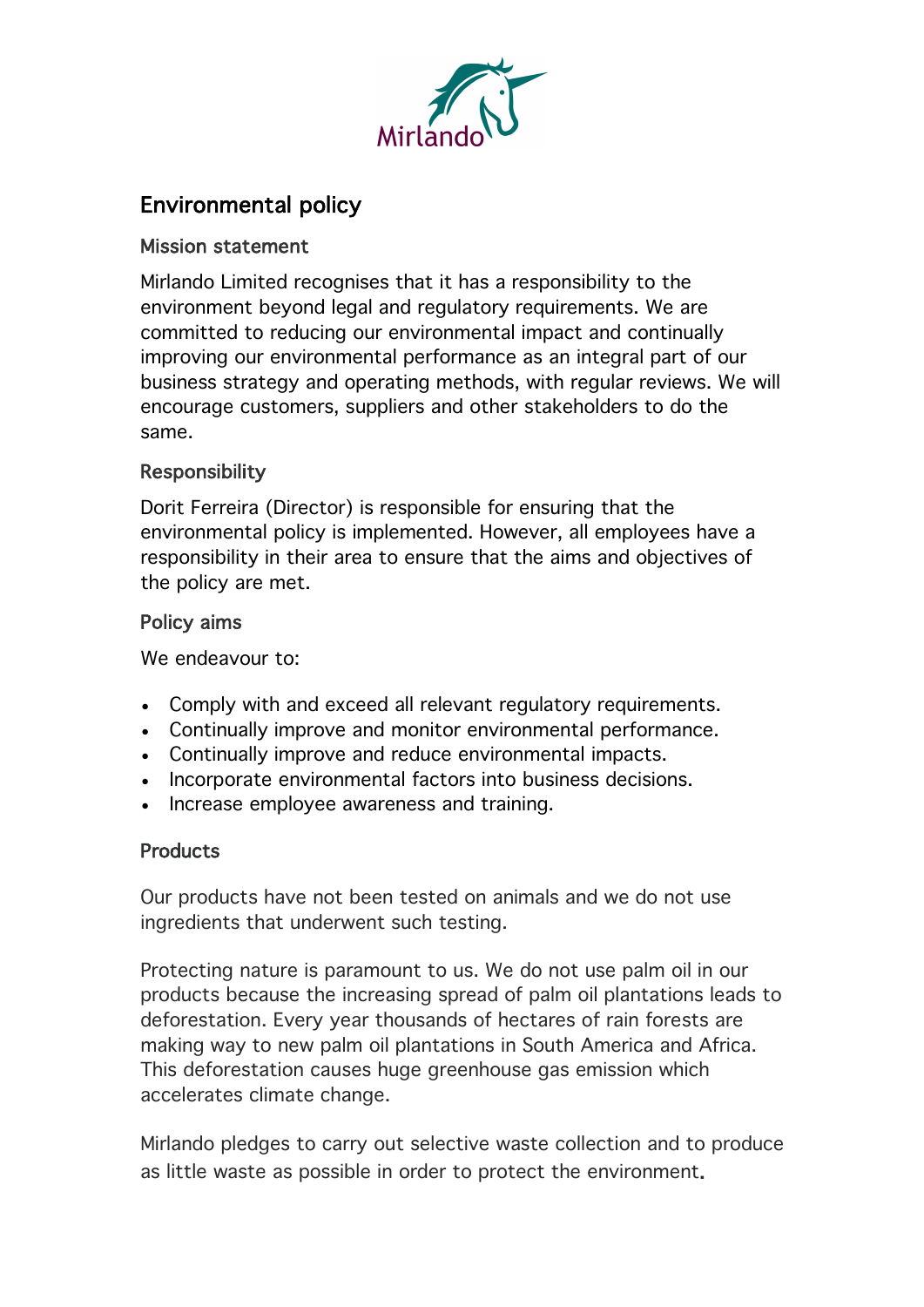# Paper

- We will minimise the use of paper in the office.
- We will reduce and use recyclable packaging as much as possible.
- We will seek to buy recycled and recyclable paper products.
- We will reuse and recycle all paper where possible.

#### Energy and water

- We will seek to reduce the amount of energy used as much as possible.
- Lights and electrical equipment will be switched off when not in use.
- Heating will be adjusted with energy consumption in mind.
- The energy consumption and efficiency of new products will be considered when purchasing.

# Office supplies

- We will evaluate if the need can be met in another way.
- We will evaluate if renting/sharing is an option before purchasing equipment.
- We will evaluate the environmental impact of any new products we intend to purchase.
- We will favour more environmentally friendly and efficient products wherever possible.
- We will reuse and recycle everything we are able to.

# **Transportation**

- We will reduce the need to travel, making necessary trips only.
- We will promote the use of travel alternatives such as e-mail or video/phone conferencing.
- We will make additional efforts to accommodate the needs of those using public transport or bicycles.
- We will favour 'green' vehicles and maintain them rigorously to ensure ongoing efficiency.

# Maintenance and cleaning

- Cleaning materials used will be as environmentally friendly as possible.
- Materials used in office refurbishment will be as environmentally friendly as possible.